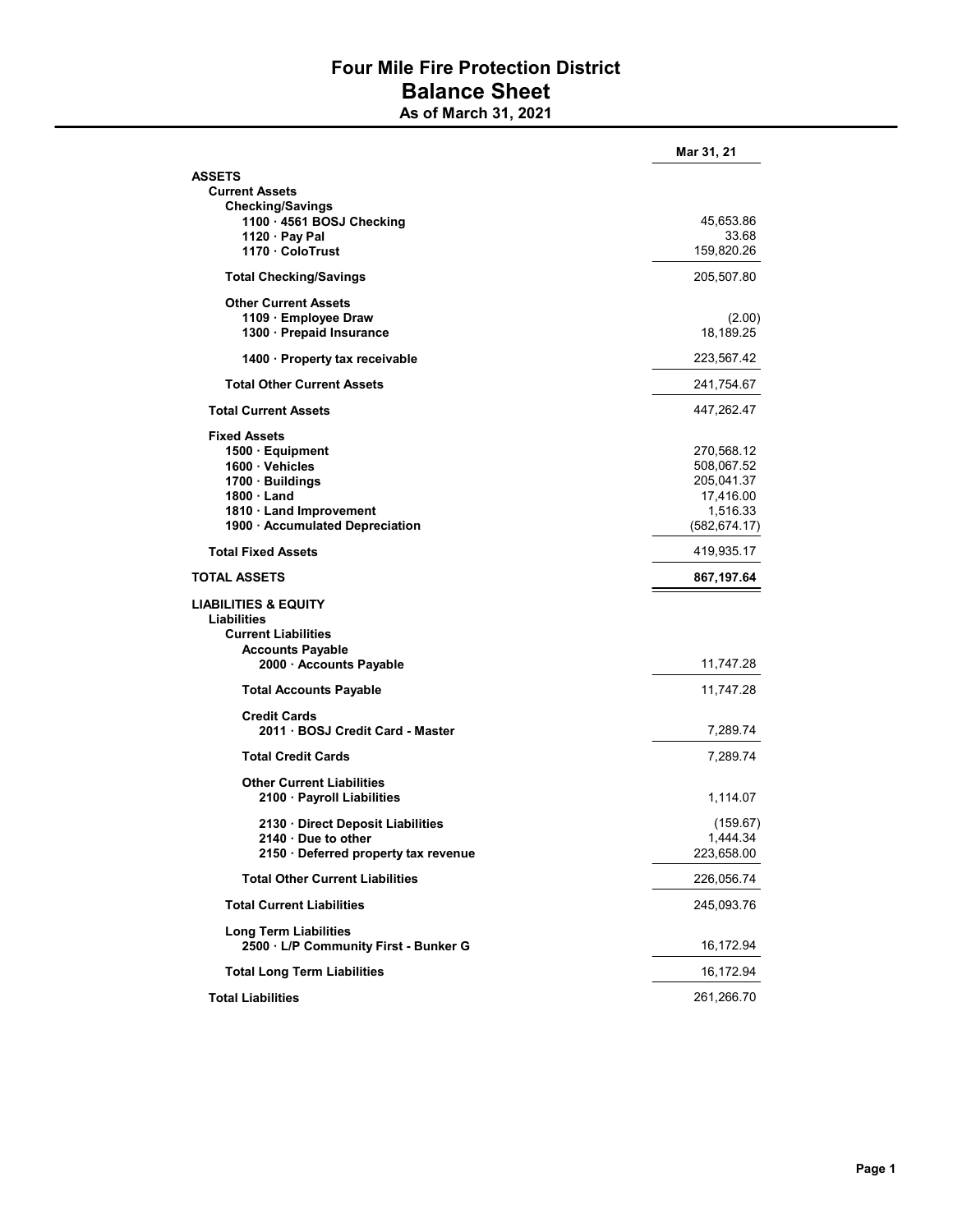## Four Mile Fire Protection District Balance Sheet As of March 31, 2021

|                                       | Mar 31, 21  |
|---------------------------------------|-------------|
| Equity                                |             |
| 3000 Opening Bal Equity               | 219,882.40  |
| 3003 · Invested in Capital, assets    | 327.179.43  |
| 3004 · Tabor reserve                  | 11.100.00   |
| 3900 · Net Assets                     | (15,008.15) |
| <b>Net Income</b>                     | 62,777.26   |
| <b>Total Equity</b>                   | 605.930.94  |
| <b>TOTAL LIABILITIES &amp; EQUITY</b> | 867,197.64  |